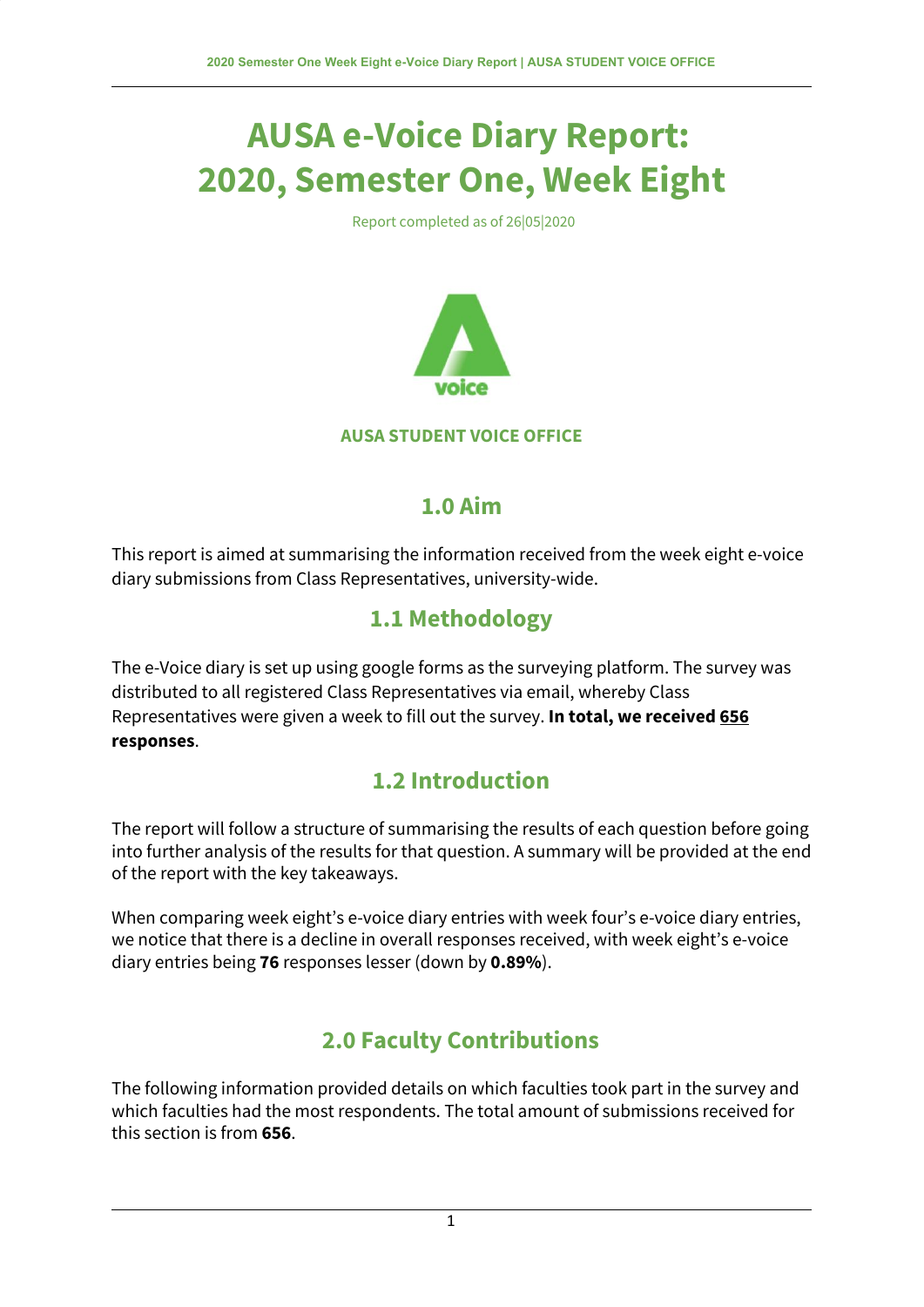

## Faculty (This is the faculty of the course you are representing)



The following statistics are reflective of the graph above, and presented in order from the highest level of respondents to the lowest.

| • Faculty of Arts                       | 198         | 30.2% * 656     |
|-----------------------------------------|-------------|-----------------|
| • Faculty of Science                    | 173         | 26.4% * 656     |
| • Business School                       | $\vert$ 151 | 23% * 656       |
| • Faculty of Medical & Health Science   | 54          | $8.2\% * 656$   |
| • Faculty of Creative Arts & Industries | 44          | $ 6.7\% * 656 $ |
| • Faculty of Education & Social Work    | 19          | $12.9\%$ * 656  |
| • Faculty of Law                        | <b>15</b>   | $12.3\%$ * 656  |
| • Faculty of Engineering                | 11          | $1.7\%$ * 656   |

The order of which faculties generate the most amount of responses has remained the same since week four's e-voice diary results.

Much like the information outlined from week four's e-voice diary report; the Faculty of Arts, Business School, and Faculty of Science have generated the highest response rates.

The **three possible reasons** for low response rates among certain faculties might be:

- 1. There are fewer courses within the faculties.
- 2. Some class reps may represent an entire cohort; therefore, the number of courses being displayed would be smaller as multiple courses may have one class rep.
- 3. There is just a general lack of engagement by Class Representatives from these faculties with low response rates. That said, AUSA could conduct enquiries into why that is the case.

## **3.0 Course Experiences**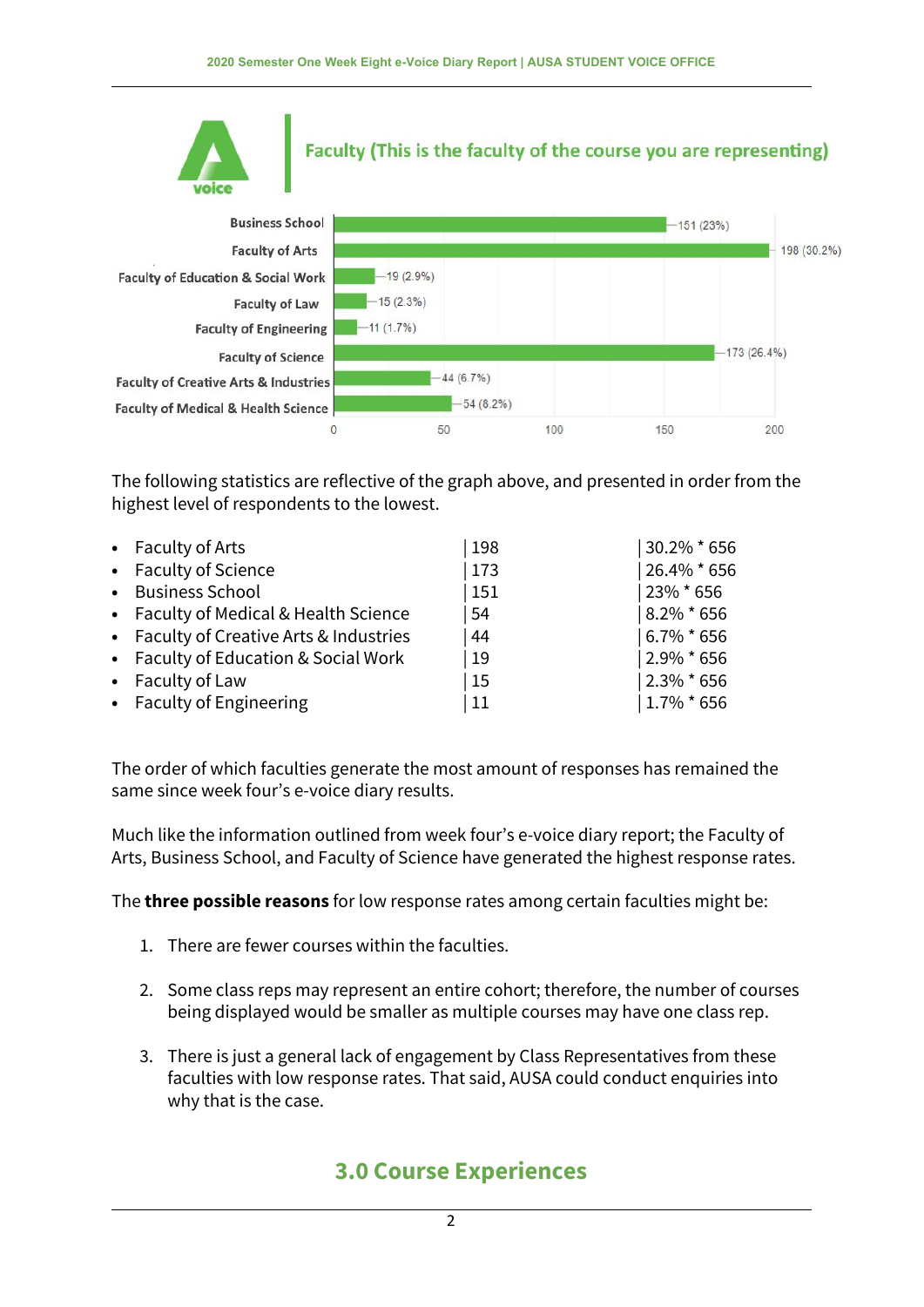The following information outlines the overall rated experience of courses provided at the University of Auckland across all faculties up to week eight of semester one, 2020. The Class Representatives were asked to select how they would rate the respective courses they represent, from '**1**' being '**Poor**', to '**5**' being '**Excellent**'. The overall total amount of responses to this question was **656**.



The following statistics are reflective of the graph above but in order from **5** (**Excellent**) to **1** (**Poor**):

|             | $\bullet$ 5 (Excellent) | 248  | $ 37.8\%$ *656 |
|-------------|-------------------------|------|----------------|
| $\bullet$ 4 |                         | 317  | 48.3%*656      |
|             | $\bullet$ 3             | l 77 | $11.7\%$ *656  |
|             | $\cdot$ 2               | 11   | $1.7\%$ *656   |
|             | $\bullet$ 1 (Poor)      | l 3  | $ 0.5\%$ *656  |

- It can be noted that overall course experiences have been mostly positive up to week eight of semester one, 2020.
- It should be noted that these responses may have limitations—for example, Class Representative's biases.

The following diagram displays what specific area of course experience related feedback students wished to cover. The total amount of responses to this question was **656**.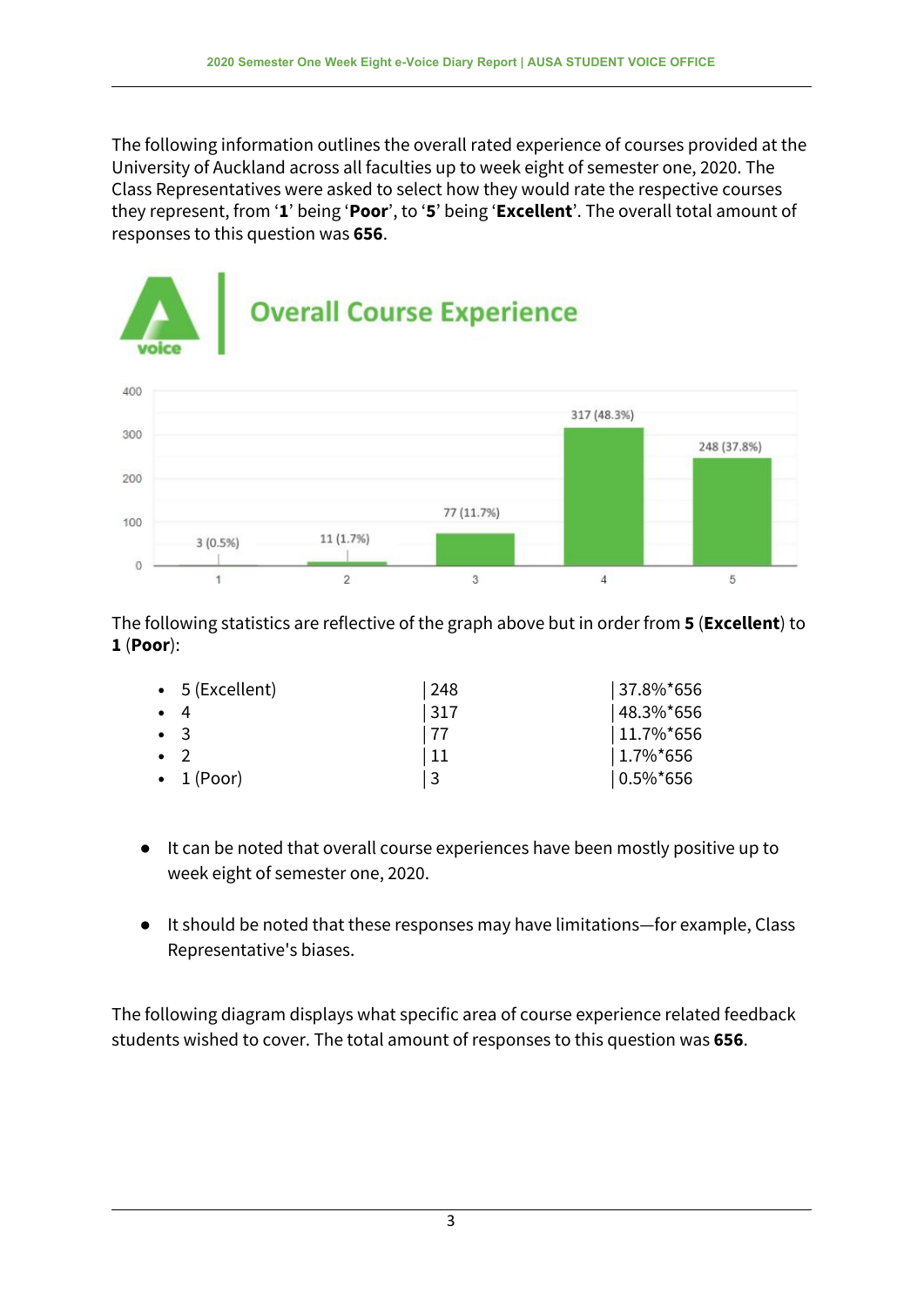## **3.1 Outlining what Categories Class Representative 'Course Experience' Feedback Relate to**

# **Class Rep Course Experience Feedback is About**



The following statistics are reflective of the graph above but in order from the highest level of respondents to the lowest.

|           | • Course Content & Structure  | 298 | 45.4%*656 |
|-----------|-------------------------------|-----|-----------|
|           | • Assessment                  | 181 | 27.6%*656 |
|           | • No feedback                 | 174 | 26.5%*656 |
|           | • Lecturer/Tutor              | 171 | 26.1%*656 |
|           | • Student Academic Complaints | 123 | 18.8%*656 |
| $\bullet$ | Resources                     | 118 | 18%*656   |
|           | • General Facilities Concerns | 65  | 9.9%*656  |

- The data above outlines that 'Course Content & Structure' is the number one key area of course experience feedback received by Student Voice from Class Representatives (similar to week four's e-voice diary results), encompassing 45.4% of the overall feedback.
- The following two other areas of course experience feedback are, 'assessment' and 'no feedback'.
- The lowest area of course experience feedback relates to general facilities concerns; which is similar to week four's e-voice diary results.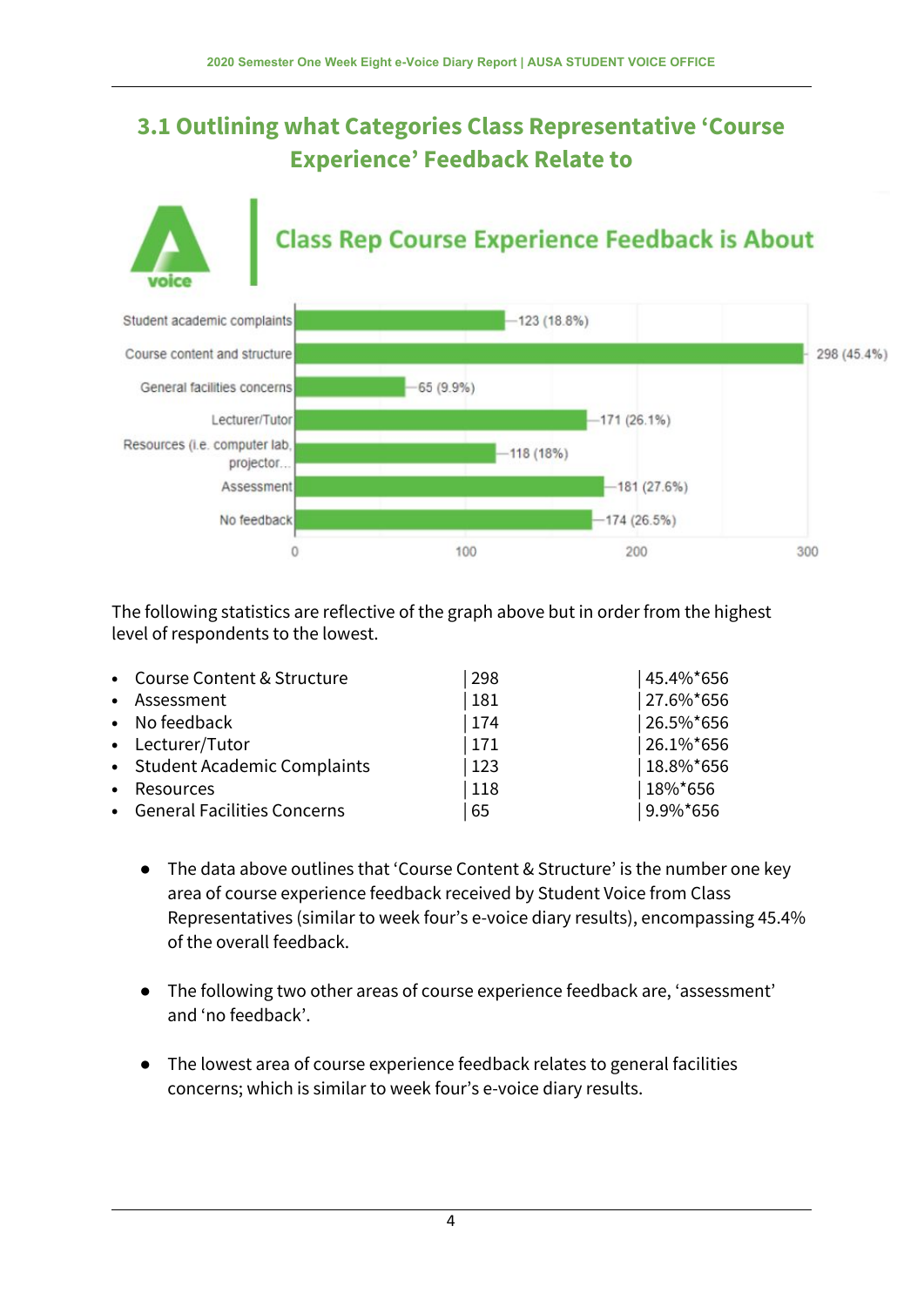## **4.0 Expressed Views Regarding Course Experiences Categories**

The following section seeks to outline the specific areas of feedback provided under each 'Course Experience' category that was outlined in the previous section, 3.1.

It should be noted that some sections were noticeably intertwined when it came to analysing responses made. Therefore, some sections will share one subheading with others. Each subheading will outline what the standard feedback information was, as well as present individual quotes directly from class representatives.

The total amount of responses generated in this section was in total, **656**.

### **4.1 Course Content & Structure / Lecturers & Tutors / Student Academic Complaints**

- **● Students have expressed general concerns surrounding their workloads being overwhelming during this remote learning period.**
	- *o "Students think there is a lot of coursework and are finding it overwhelming during COVID times."*
	- O "Our perusalls are too long and take up too much time. They are the equivalent of over 100 pages of reading due each week and we need to take notes on them too as they are the only *course content we receive. All students I've spoken to are struggling to keep up with the course load and lecturers have expressed concern that there are too many too."*
	- *o "The time of Covid-19 has created a huge amount of stress for many students and are feeling like they are not enjoying the course because of the amount of content that has been taught over the last couple weeks, and many are feeling overwhelmed."*
	- *o "So much has been taught recently and it has become too much, and many students feel like they are less motivated because of how much time the course takes up, and find themselves prioritising the course over other courses because there has been so much content."*
	- **O** "Overall, the course is good but because of covid-19 we need to work at home and I feel like *the content of the course remains the same as previous year this cause overwhelming in this course and the grading of assignments are a bit too harsh."*
	- *o "Some people are finding the workload overwhelming especially because this is a busy time for students regarding all courses. "I'm finding it somewhat difficult to keep up with assessments, as this is the most intense part of the semester for many courses.""*
	- *o "There are a lot of negatives on overwhelming workload (from this course) and vague criteria* to assessment. As a conjoint student, I can relate as I feel like there is a lot of cognitive and *workload from just this course and because of that it can be difficult to organise and set priorities."*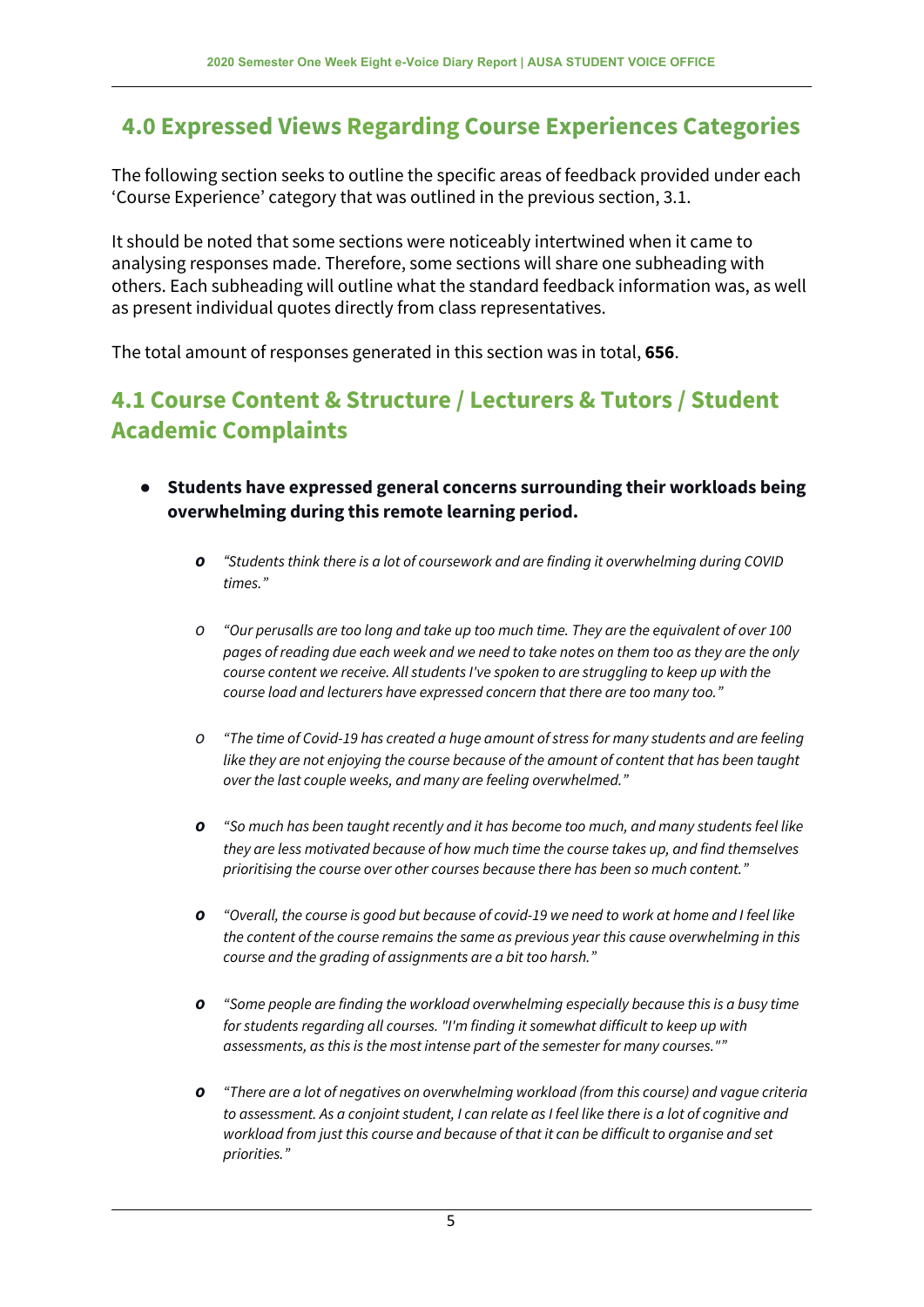- **● Students have expressed a continuous lack of motivation towards their learning during this remote learning period.**
	- *o "Nothing pressing in regards to the course in particular, however students have been losing motivation in keeping up with material during the lockdown."*
	- o "I am hearing anecdotal cases of people losing motivation to study. While I am not sure of the *effect this has had on grades or overall mental health, I feel it is something important to let you know about at this stage."*
	- *o "There is generally a lack of motivation across students in the school, but the course has done a good job of keeping lectures short and slightly more engaging."*
	- *o "Some students have been finding trouble balancing all the work from all their classes and also the motivation to keep up with their recordings."*
	- *o "Within the current distance-learning environment, with difficulty to find motivation, it has been fairly stressful."*
	- *o "The most common point of issue is motivation. A lot of students commented that they are either struggling to manage their time, stay focused, or struggling to adapt to learning in a style which is not ideal for them."*

#### **4.2 Assessments**

- **● Students have expressed some general sense of difficulty with being to stay up-to-date with assessment deadlines and requirements during remote learning.**
	- *o "It is definitely more difficult to manage the deadlines, so every possible extension even by a couple of days makes much difference."*
	- *o "Other issues come with the due dates of assessments. Over the past 2 weeks, many of the students have had on average one deadline per day over the 2 weeks which was extremely stressful and it was often felt like lecturers were not willing to help out in that sense."*
	- *o "Some students have expressed confusion on how much the assessments are worth given the circumstances."*
	- *o "Working out how to do assessments now has been hard but students appreciate it can be hard and for what it is worth there are only very small problems with them so far."*
	- *o "More information needs to be given around the time of assignments and tests in the form of emails or tutorial zoom calls."*
	- O "We feel the class content is a little demanding and many of our assignments are due at the *same time."*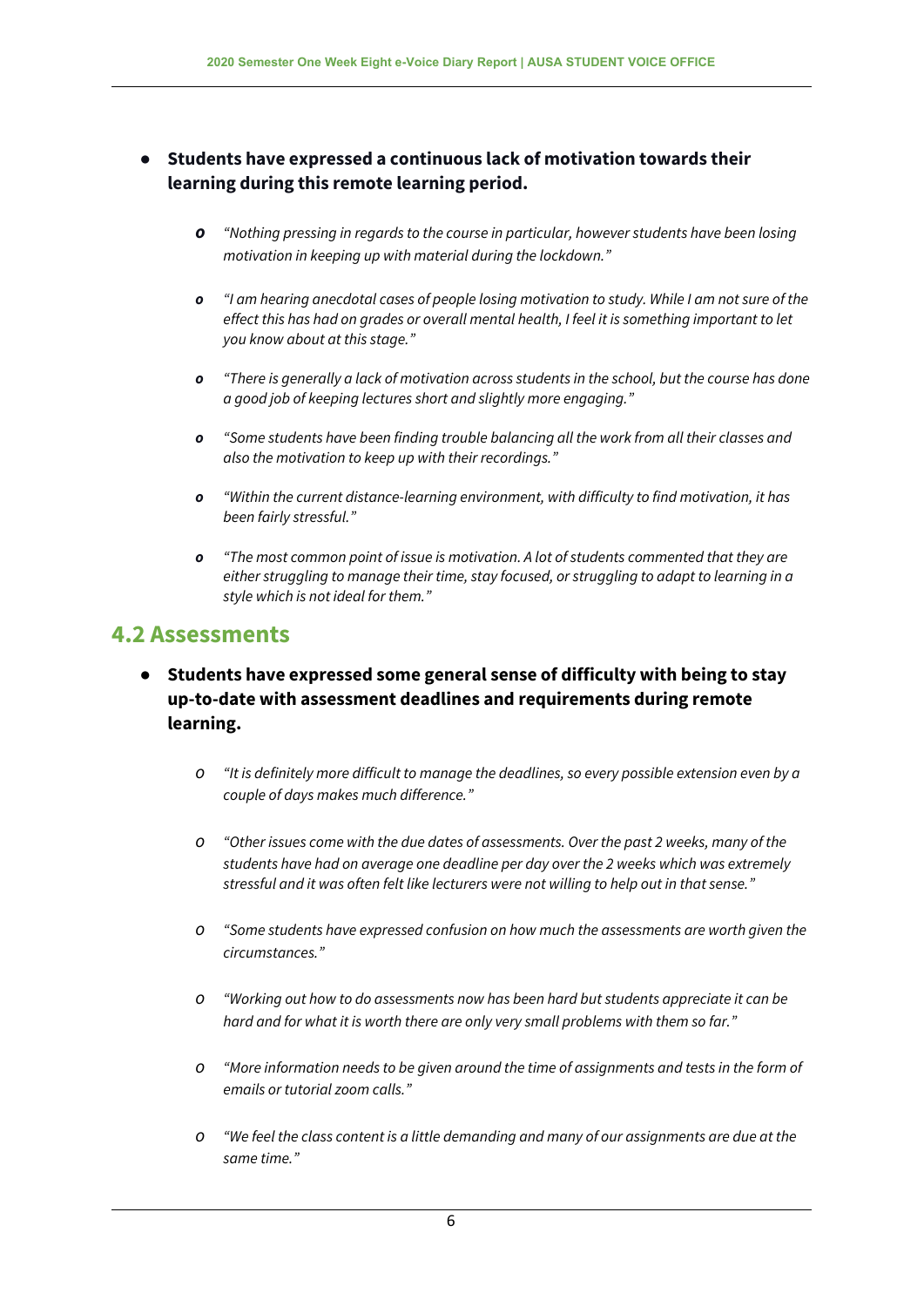*o "Lots of anxiety surrounding the unknown leading up to remote submission of final exams and assessments in the coming weeks."*

### **4.3 Resources / General Facilities Concerns**

- **● There have been many raised concerns among students about the inability to attend labs, tutorials and undertake practicums.**
	- *o "We have had a few comments about how tedious some of the labs have been because of the way they have had to transition online (instead of being able to look at and hold the samples,* we had a lot of pictures and given info instead which meant a lot of copying from one place to another) and people are missing the social aspect of these labs as they are made for you to be *able to discuss with small groups."*
	- *o "Many students are still unsure about the possibility of entering workshops and labs on the campus to carry out their research projects. This issue is probably a collective problem concerning all faculties at the university."*
	- *o "There were several requests that Zoom tutorials be implemented for this class, rather than just office hours/drop-in sessions. Whether or not this is to connect with other students or with other students with the tutor there is unclear."*
	- *o "Many students believe the potential online Practicum Experience won't replicate the hands-on application of the skills we would receive on Practicum, and therefore they won't be getting the same return on their investment (e.g. paid from an in-person Practicum Experience and are instead getting a PowerPoint presentation or an online activity book to work through."*
	- *o "Students only had one practicum in the first semester and feel that the activities which are going to replace the practicum experience set by the university will not be equivalent/do justice to that experience."*

## **5.0 Key Takeaways**

This report has outlined the general information Class Representatives of the University of Auckland have provided regarding how the semester one of 2020 has been up until week eight of the university calendar.

The following listed notes are some key takeaway information that should be considered from the entirety of this report.

● For the most part, students are satisfied with the University of Auckland's overall response to the remote learning environment.